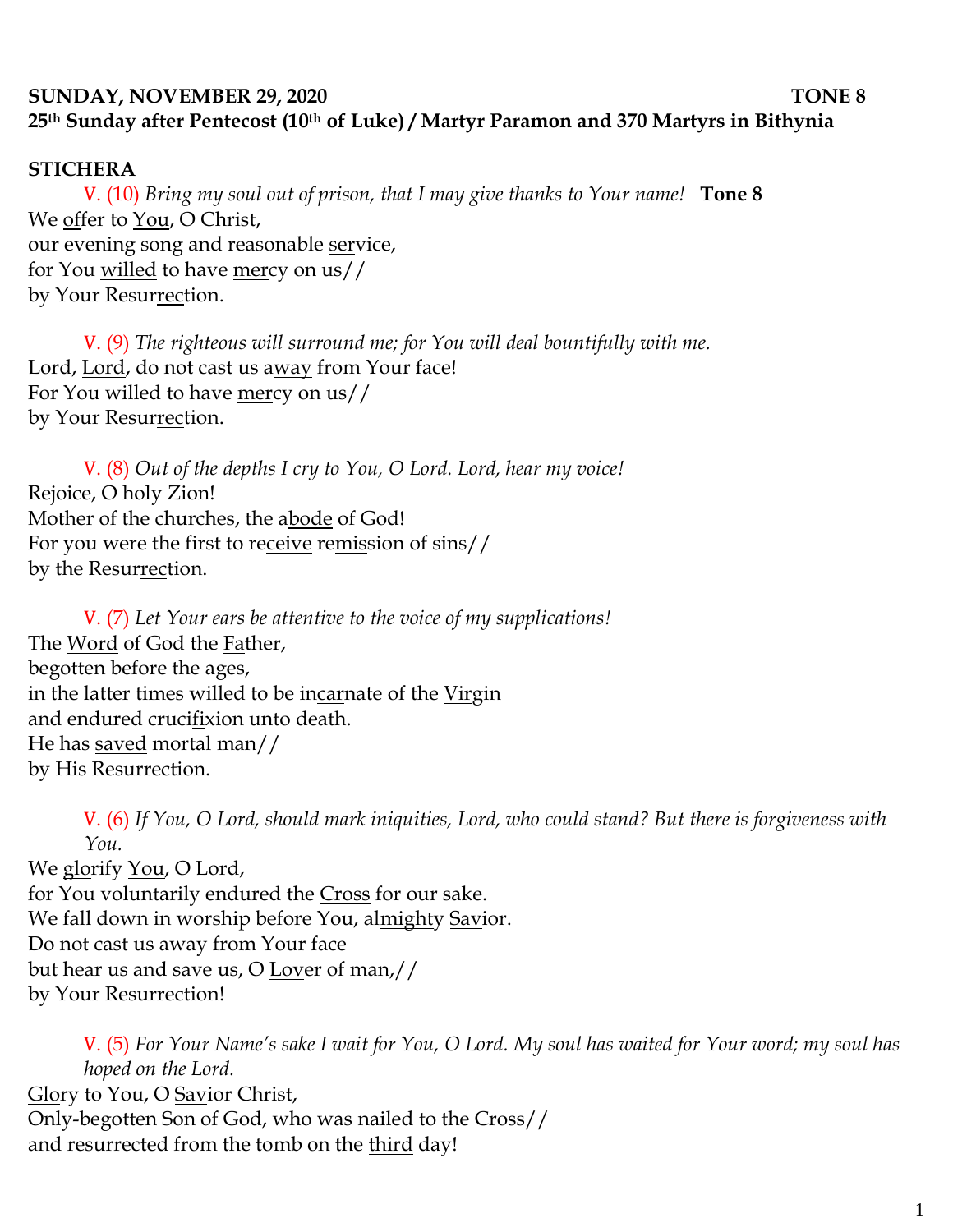V. (4) *From the morning watch until night, from the morning watch, let Israel hope on the Lord!*  We glorify Your Resurrection from the dead, O Christ, by which You have freed Adam's race from the tortures of hell,// and as God have granted to the world eternal life and great mercy.

V. (3) *For with the Lord there is mercy and with Him is plenteous redemption, and He will deliver Israel from all his iniquities.* **Tone 4** *(for Martyr Paramon) (Thou hast given a sign)* Manifestly illumined by the brightness of the Spirit of God, O most blessed Paramon, you despised the total darkness of idolatry. When your time had come, O most blessed one, you approached the suffering before you with courageous mind. Revealed as victorious, you cast down the prideful enemy of all mortals, as you magnified Christ.// Entreat Him to save and enlighten our souls!

V. (2) *Praise the Lord, all nations! Praise Him, all peoples!* Witnessing a great multitude slaughtered for the King and God of all, you burned with divine zeal, O Paramon, crying out: "I am ever a true servant of Christ. Understand, O evil tyrants, for behold, I was summoned, and now I come to be slain like an innocent lamb. Therefore, do not be deceived: I am forced to become an acceptable sacrifice to Him// Who for my sake was freely slain in the flesh."

V. (1) *For His mercy is confirmed on us, and the truth of the Lord endures forever.*  The honored choir of athletes, three hundred seventy in number, with faith cast down the falsehood of the evil-doers' idolatry. You also were crowned with them, having struggled with a courageous mind, O Paramon, and, rejoicing, you have joined the choirs of the bodiless hosts. Ever pray with them that we, who honor and bless you,// may be delivered from all sorrow and dangers!

*Glory to the Father, and to the Son, and to the Holy Spirit; now and ever, and unto ages of ages. Amen.*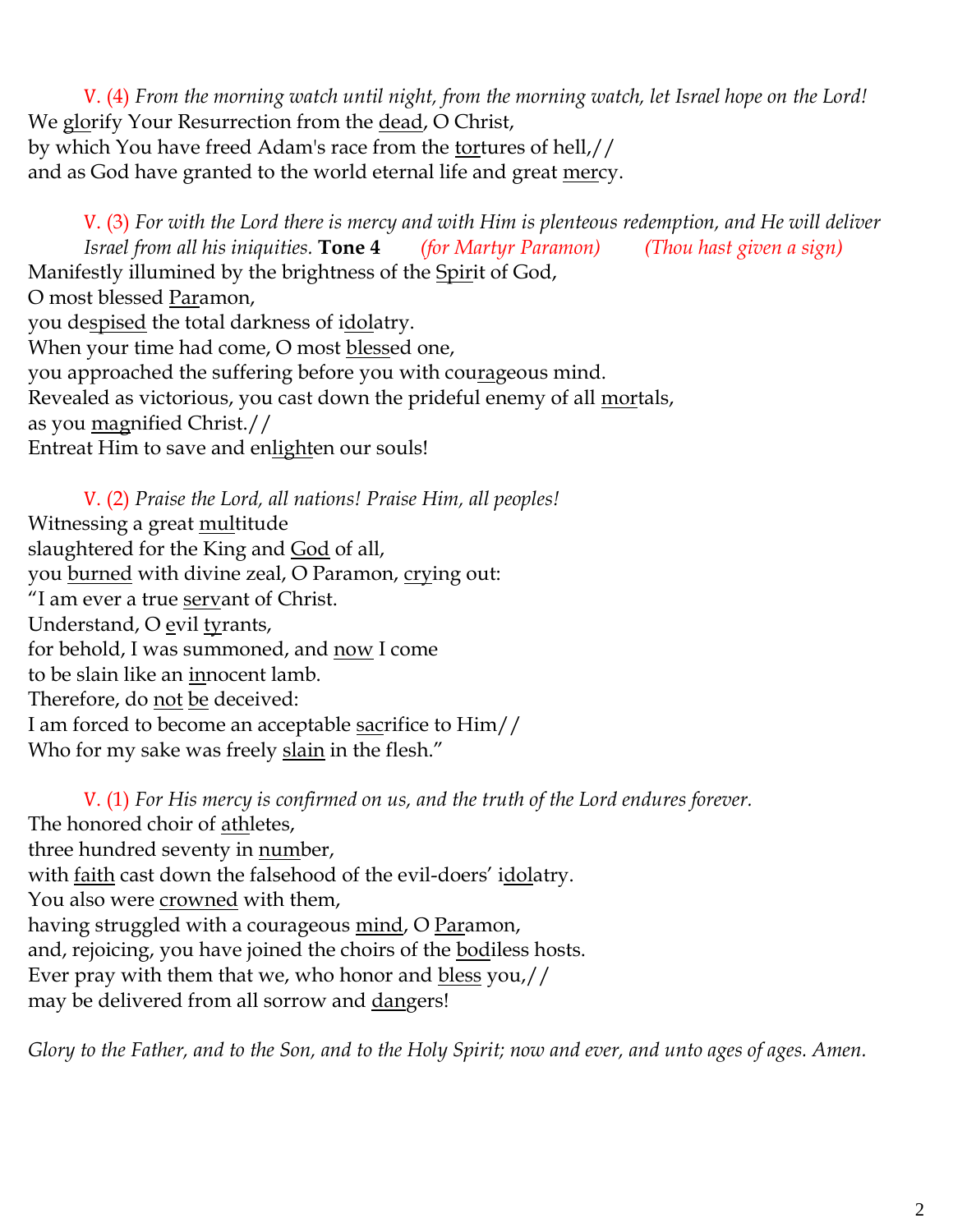**Tone 8** The King of heaven, because of His love for man, appeared on earth and <u>dwelt</u> with men. He took flesh from the pure Virgin and after assuming it, He came forth from her. The Son is one: in two natures, yet one Person. Proclaiming Him as perfect God and perfect Man, we confess Christ our God!// Entreat Him, O unwedded Mother, to have mercy on our souls.

## **APOSTICHA**

**Tone 8** Descending from heaven to ascend the Cross, the Eternal Life has come for death to raise those who are fallen; to enlighten those in darkness.// O Jesus, our Savior and illuminator, glory to You!

V. *The Lord is King; He is robed in majesty!*  We glorify Christ, who rose from the dead. He accepted the human body and soul, and freed both from suffering. His most pure soul descended to hell, which He spoiled. His holy body did not see corruption in the tomb.// He is the Redeemer of our souls.

V. *For He has established the world, so that it shall never be moved.* In psalms and songs we glorify Your Resurrection from the dead, O Christ. By it, You have freed us from the tortures of hell// and as God have granted eternal life and great mercy.

V. *Holiness befits Your house, O Lord, forevermore!*  O Master of all, incomprehensible Creator of heaven and earth, by Your suffering on the Cross You have gained passionlessness for me. Accepting burial and arising in glory, You resurrected Adam with Yourself by Your almighty hand. Glory to Your rising on the third day! By it You have granted us eternal life and cleansing of sins// as the only compassionate One.

*Glory to the Father, and to the Son, and to the Holy Spirit; now and ever, and unto ages of ages. Amen.*  **Tone 8** O unwedded Virgin, who ineffably conceived God in the flesh, O Mother of God most high, accept the cries of your servants, O blameless One! Grant cleansing of transgressions to all!// Receive our prayers and pray to save our souls!